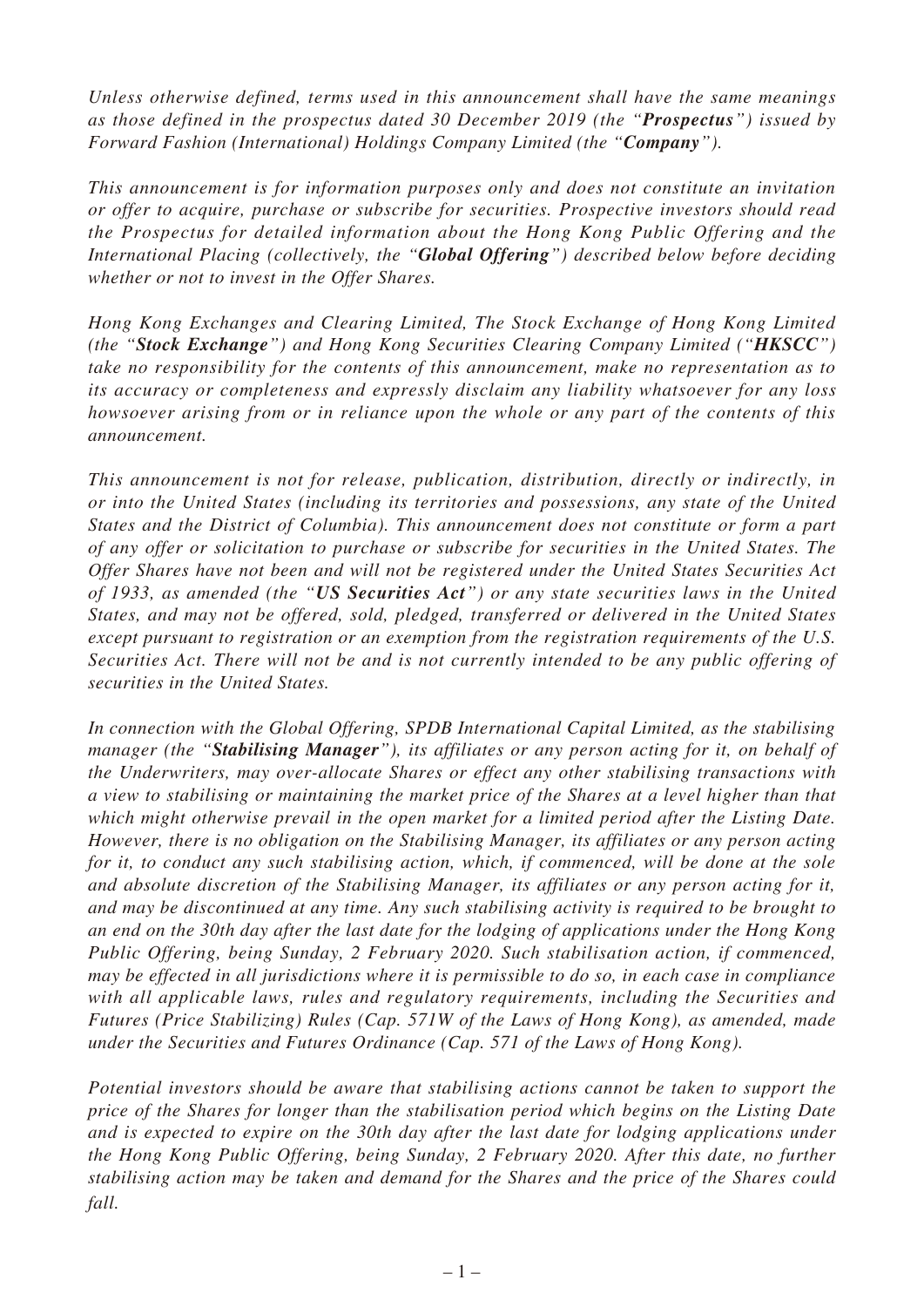

## **Forward Fashion (International) Holdings Company Limited 尚 晉(國 際)控 股 有 限 公 司**

*(Incorporated in the Cayman Islands with limited liability)*

## **GLOBAL OFFERING**

| $\ddot{\cdot}$       | 100,000,000 Shares (subject to the<br><b>Over-allotment Option</b> )         |
|----------------------|------------------------------------------------------------------------------|
| $\ddot{\phantom{a}}$ | 90,000,000 Shares (subject to reallocation<br>and the Over-allotment Option) |
| $\ddot{\cdot}$       | 10,000,000 Shares (subject to reallocation)                                  |
|                      | HK\$2.1 per Share, plus brokerage of $1\%$ ,                                 |
|                      | SFC transaction levy of 0.0027% and                                          |
|                      | Stock Exchange trading fee of $0.005\%$                                      |
|                      | (payable in full on application in Hong)                                     |
|                      | Kong dollars and subject to refund)                                          |
| $\ddot{\cdot}$       | HK\$0.01 per Share                                                           |
|                      | 2528                                                                         |
|                      | $\mathcal{L}$                                                                |

**Sole Sponsor**



## **Joint Global Coordinators and Joint Bookrunners**



**Joint Bookrunners**



Alliance Capital Partners Lim<br>同人融資有限公



RaffAello



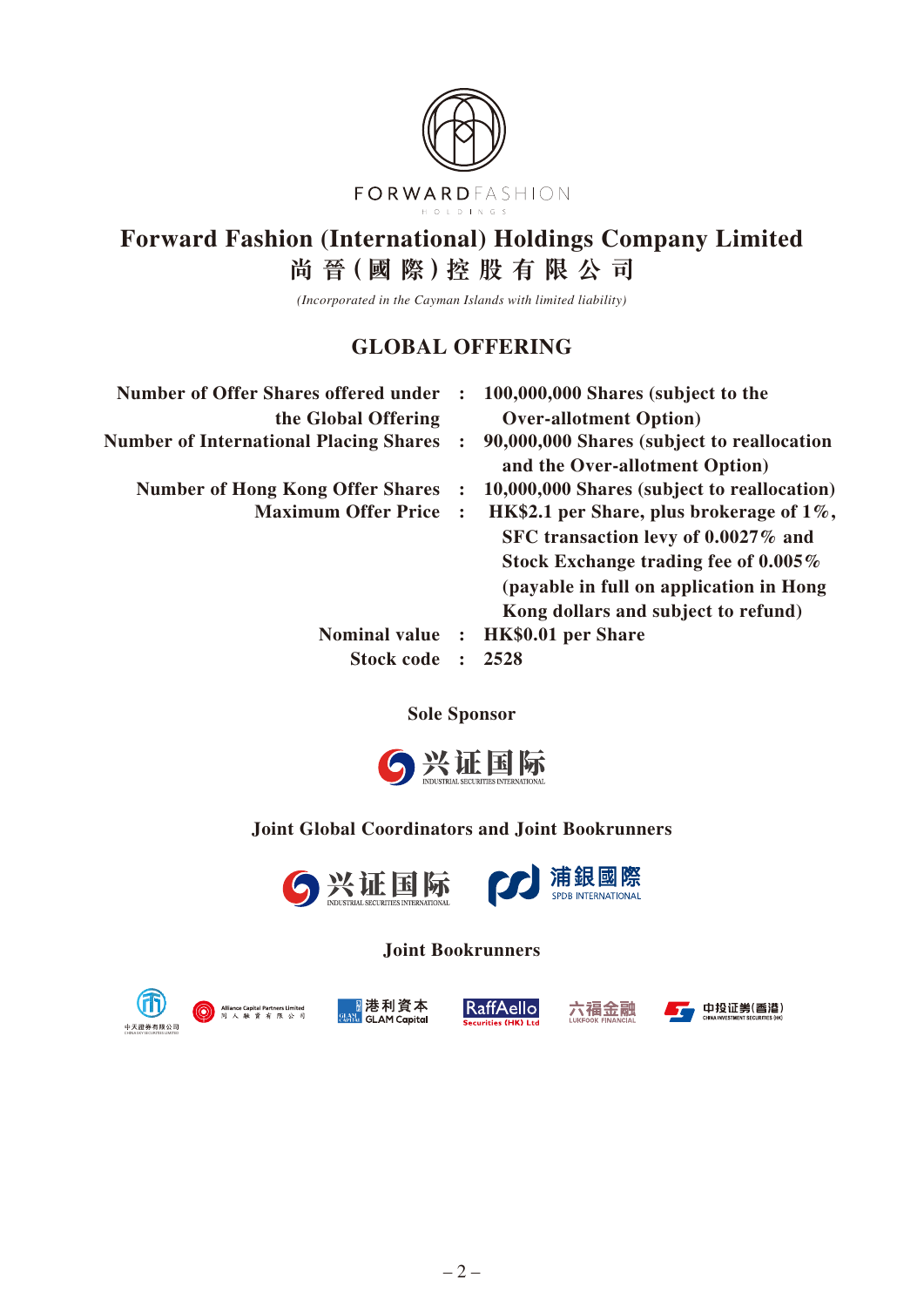Application has been made by the Company through the Sole Sponsor, China Industrial Securities International Capital Limited, to the Stock Exchange for the granting of the approval for the listing of, and permission to deal in, the Shares in issue and the Shares to be issued pursuant to the Global Offering (including any additional Shares which may be issued pursuant to the Over-allotment Option) and any Shares to be issued upon the exercise of the options which may be granted under the Share Option Scheme.

The Global Offering comprises the International Placing of initially 90,000,000 Shares, representing 90.0% of the total number of Offer Shares being offered under the Global Offering (subject to reallocation and the Over-allotment Option) and the Hong Kong Public Offering of initially 10,000,000 Shares, representing 10.0% of the total number of Offer Shares being offered under the Global Offering (subject to reallocation). The allocation of the Offer Shares between the Hong Kong Public Offering and the International Placing will be subject to reallocation as described in the paragraphs headed "the Structure of the Global Offering – The Hong Kong Public Offering – Reallocation" in the Prospectus. In particular, the Joint Global Coordinators may reallocate Offer Shares from the International Placing to the Hong Kong Public Offering to satisfy valid applications under the Hong Kong Public Offering. In accordance with Guidance Letter HKEx-GL91-18 issued by the Stock Exchange, if such reallocation is done other than pursuant to Practice Note 18 of the Listing Rules, the maximum total number of Offer Shares that may be allocated to the Hong Kong Public Offering following such reallocation shall be not more than double the initial allocation to the Hong Kong Public Offering (i.e. 20,000,000 Offer Shares).

In connection with the Global Offering, the Company is expected to grant to the Stabilising Manager (for itself and on behalf of the International Underwriters) the Over-allotment Option which is exercisable starting from the Listing Date and is expected to expire on the 30th day after the last day of lodging applications, being Sunday, 2 February 2020, under the Hong Kong Public Offering, to require the Company to allot and issue up to and not more than 15,000,000 additional new Shares (representing 15% of the total number of the Offer Shares initially available under the Global Offering) at the Offer Price to cover over-allocations in the International Placing, if any.

In the event the Over-allotment Option is exercised, an announcement will be made by the Company on the Company's website at **www.forward-fashion.com** and the website of the Stock Exchange at **www.hkexnews.hk**.

If the Stock Exchange grants the listing of, and permission to deal in, the Shares and the Company complies with the stock admission requirements of HKSCC, the Shares will be accepted as eligible securities by HKSCC for deposit, clearance and settlement in CCASS with effect from the date of commencement of dealings in the Shares on the Stock Exchange or any other date HKSCC chooses. Settlement of transactions between participants of the Stock Exchange is required to take place in CCASS on the second business day after any trading day. All activities under CCASS are subject to the General Rules of CCASS and CCASS Operational Procedures in effect from time to time. All necessary arrangements have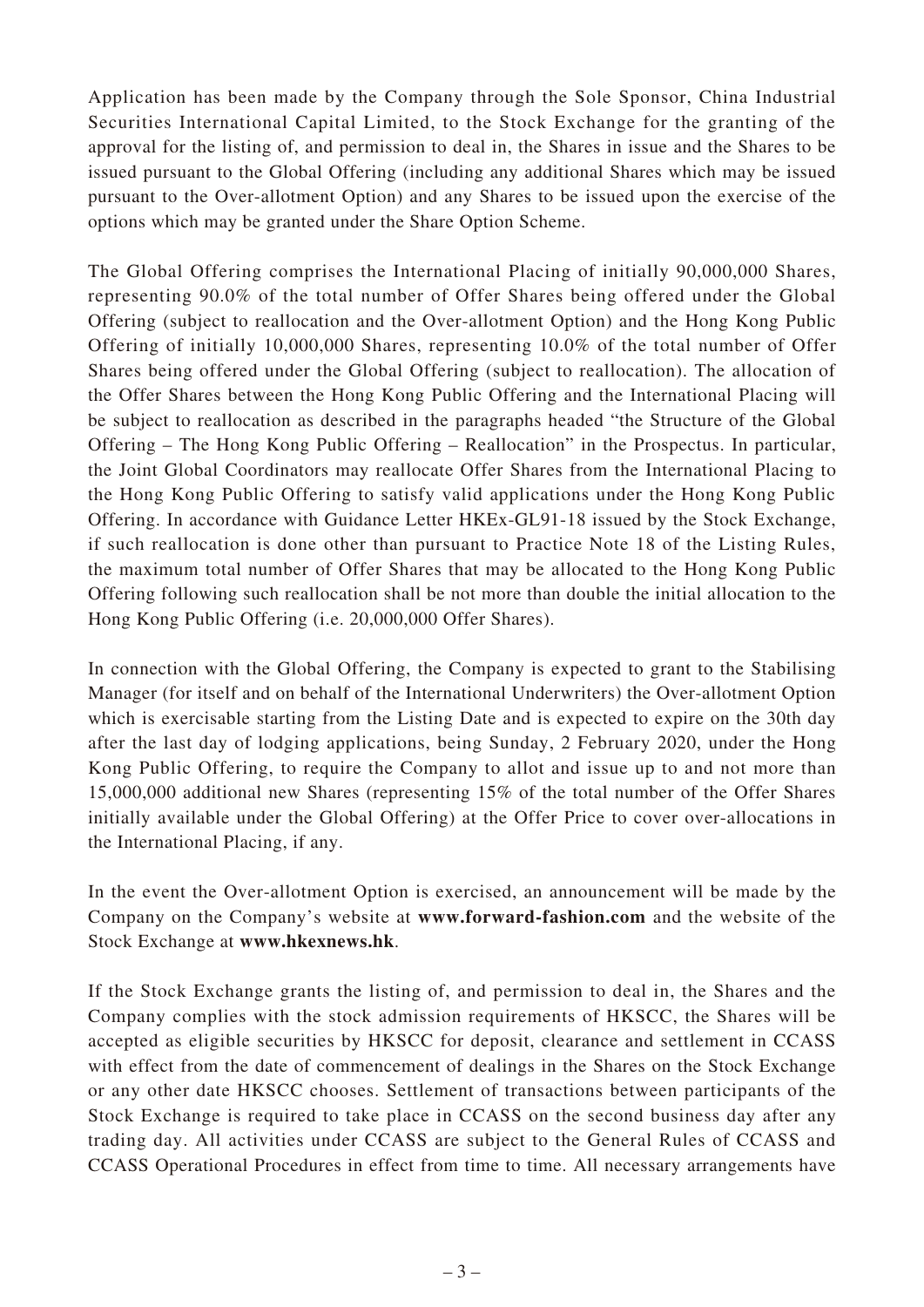been made enabling the Shares to be admitted into CCASS. Investors should seek the advice of their stockbroker or other professional advisor for details of the settlement arrangement as such arrangements may affect their rights and interests.

The Offer Price will not be more than HK\$2.1 per Offer Share and is currently expected to be not less than HK\$1.7 per Offer Share. In the event that the Joint Global Coordinators (for themselves and on behalf of the underwriters) and our Company are unable to reach agreement on the Offer Price within the indicative Offer Price range on or before Tuesday, 7 January 2020, the Global Offering will not proceed and will lapse. Investors applying for Hong Kong Offer Shares must pay, on application, the maximum Offer Price of HK\$2.1 for each Offer Share together with brokerage of 1.0%, SFC transaction levy of 0.0027% and Stock Exchange trading fee of 0.005%, subject to refund if the Offer Price is lower than HK\$2.1.

If an application is rejected, not accepted or accepted in part only, or if the Offer Price as finally determined is less than the maximum Offer Price of HK\$2.1 per Offer Share (excluding brokerage, SFC transaction levy and the Stock Exchange trading fee thereon), or if the conditions of the Hong Kong Public Offering are not fulfilled in accordance with the paragraphs headed "The Structure of the Global Offering – Conditions of the Global Offering" in the Prospectus or if any application is revoked, the application monies, or the appropriate portion thereof, together with the related brokerage, SFC transaction levy and the Stock Exchange trading fee, will be refunded without interest or the cheque or banker's cashier order will not be cleared. Any refund of your application monies will be made on or before Friday, 10 January 2020.

## **Applications for the Hong Kong Offer Shares will only be considered on the basis of the terms and conditions of the Prospectus and the related Application Forms and the designated website at www.hkeipo.hk or IPO App in relation to HK eIPO White Form.**

Applicants who would like the Hong Kong Offer Shares to be allotted in their own names should either (i) complete and sign the **WHITE** Application Form or (ii) submit applications online through the designated website of the **HK eIPO White Form** Service Provider at **www.hkeipo.hk** or IPO App through the **HK eIPO White Form** service. Applicants who would like the Hong Kong Offer Shares to be allotted in the name of HKSCC Nominees and deposited directly into CCASS for credit to their designated CCASS Participants' stock accounts or CCASS Investor Participant stock accounts should either (i) complete and sign the **YELLOW** Application Form or (ii) give **electronic application instructions** to HKSCC via CCASS.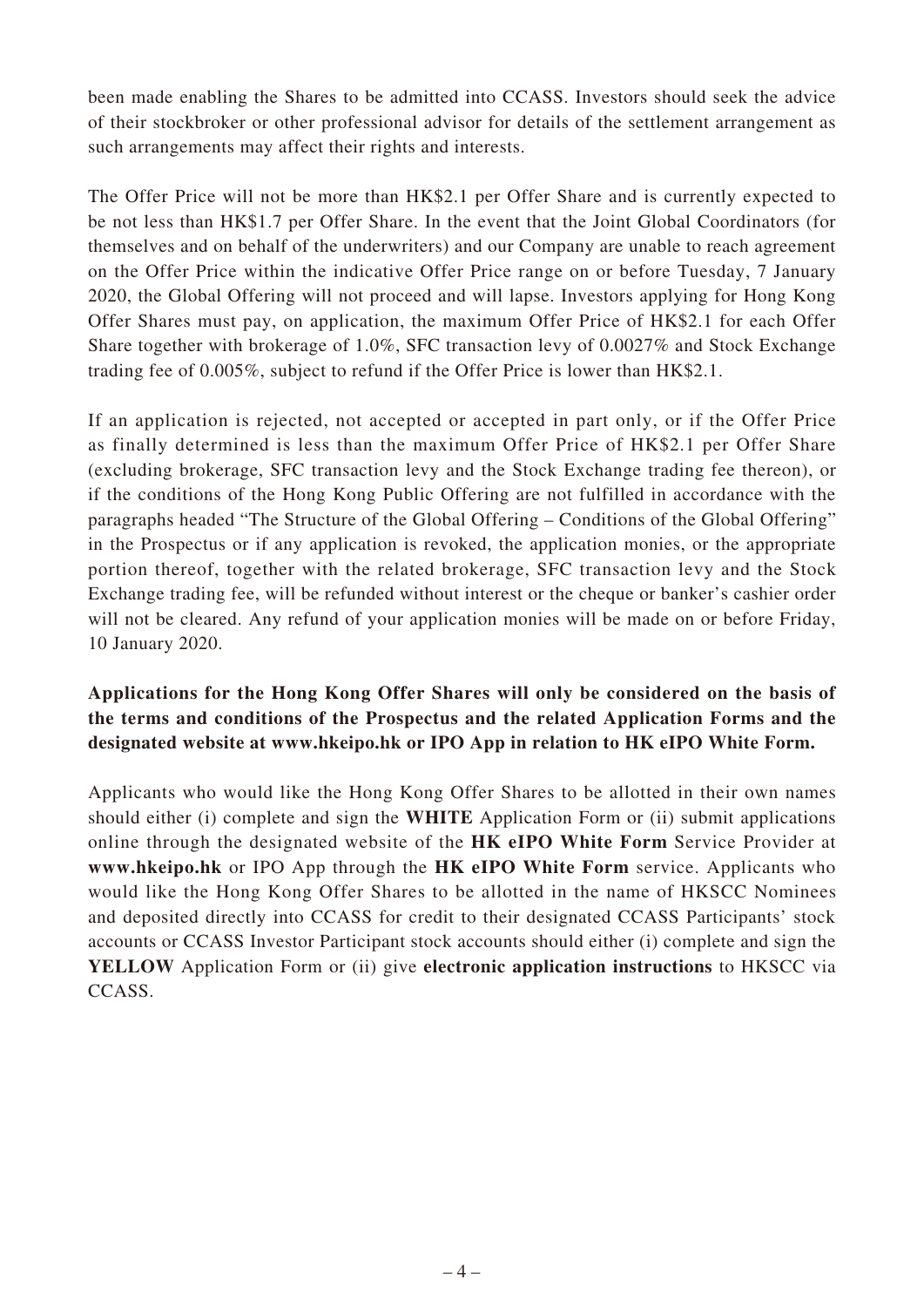Copies of the Prospectus, together with the **WHITE** Application Forms, may be obtained during normal business hours from 9:00 a.m. on Monday, 30 December 2019 until 12:00 noon on Friday, 3 January 2020:

(i) any of the following offices of the Hong Kong Underwriters:

China Industrial Securities International Capital Limited 7/F, Three Exchange Square 8 Connaught Place Central Hong Kong

SPDB International Capital Limited 33/F, SPD Bank Tower One Hennessy 1 Hennessy Road Hong Kong

Alliance Capital Partners Limited 1502 to 03A 15/F of Wing On House 71 Des Voeux Road Central Central Hong Kong

China Investment Securities International Brokerage Limited Unit Nos. 7701A & 05B–08 Level 77, International Commerce Centre 1 Austin Road West Kowloon Hong Kong

China Sky Securities Limited Unit 1803–04, West Tower Shun Tak Centre 200 Connaught Road Central Hong Kong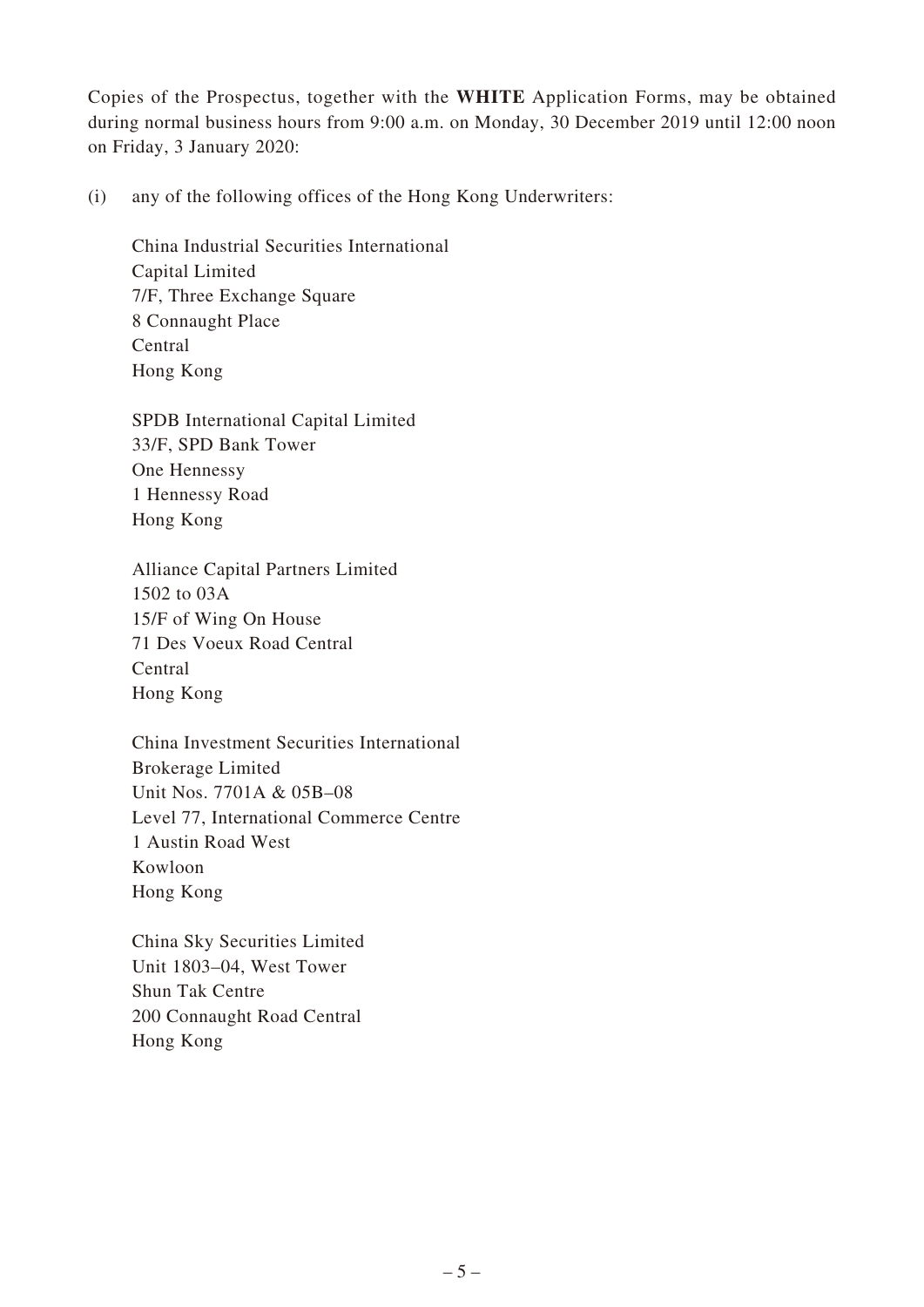GLAM Capital Limited Room 908–911 Nan Fung Tower 88 Connaught Road Central Hong Kong

Luk Fook Securities (HK) Limited Units 2201–2207 & 2213–2214 22/F, Cosco Tower 183 Queen's Road Central Hong Kong

RaffAello Securities (HK) Limited Unit 1701 17/F., Grand Millennium Plaza 181 Queen's Road Central Sheung Wan Hong Kong

Aristo Securities Limited Room 101 1st Floor, On Hong Commercial Building 145 Hennessy Road Wanchai Hong Kong

SynerWealth Financial Limited Unit A 7th Floor, King Palace Plaza 55 King Yip Street Kwun Tong Kowloon Hong Kong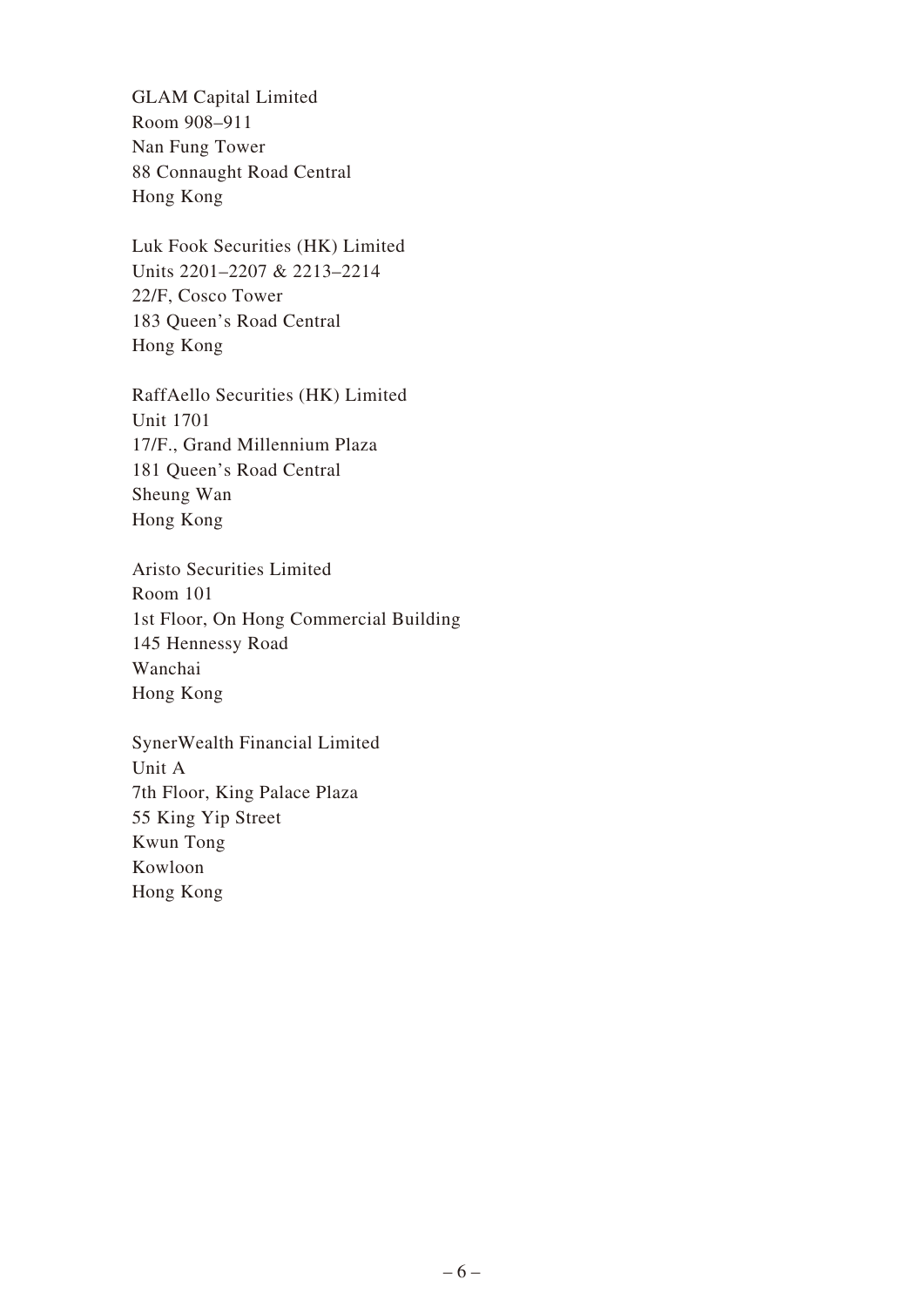(ii) or any of the following branches of Bank of China (Hong Kong) Limited, the receiving bank for the Hong Kong Public Offering:

| <b>District</b>         | <b>Branch Name</b>                     | <b>Address</b>                                                        |
|-------------------------|----------------------------------------|-----------------------------------------------------------------------|
| <b>Hong Kong Island</b> | Chai Wan Branch                        | Block B, Walton Estate, 341-343 Chai<br>Wan Road, Chai Wan, Hong Kong |
| Kowloon                 | Lam Tin Branch                         | Shop 12, 49 Kai Tin Road, Lam Tin,<br>Kowloon                         |
| <b>New Territories</b>  | Yuen Long (Hang Fat<br>Mansion) Branch | 8-18 Castle Peak Road, Yuen Long,<br>New Territories                  |

Copies of the Prospectus, together with the **YELLOW** Application Forms, may be obtained during normal business hours from 9:00 a.m. on Monday, 30 December 2019 until 12:00 noon on Friday, 3 January 2020 from the Depository Counter of HKSCC at 1/F, One & Two Exchange Square, 8 Connaught Place, Central, Hong Kong or from your stockbroker.

Both **WHITE** and **YELLOW** Application Forms completed in all respects in accordance with the instructions printed thereon, together with a cheque or a banker's cashier order attached and made payable to "BANK OF CHINA (HONG KONG) NOMINEES LIMITED – FORWARD FASHION PUBLIC OFFER" for the payment, should be deposited in the special collection boxes provided at any of the branches of the receiving bank listed above, at the following times:

|                                                    | 9:00 a.m. to 5:00 p.m. $-$ Monday, 30 December 2019  |
|----------------------------------------------------|------------------------------------------------------|
|                                                    | 9:00 a.m. to 5:00 p.m. $-$ Tuesday, 31 December 2019 |
|                                                    | 9:00 a.m. to 5:00 p.m. $-$ Thursday, 2 January 2020  |
| 9:00 a.m. to $12:00$ noon – Friday, 3 January 2020 |                                                      |

Applicants applying through the **HK eIPO White Form** service may submit applications through the designated website at **www.hkeipo.hk** or IPO App (24 hours daily, except on the last application day) from 9:00 a.m. on Monday, 30 December 2019 until 11:30 a.m. on Friday, 3 January 2020 or such later date as may apply in case of certain bad weather and extreme conditions as described in the paragraphs headed "How to Apply for Hong Kong Offer Shares – 10. Effect of Bad Weather and Extreme Conditions on the Opening and the Closing of the Application Lists" in the Prospectus.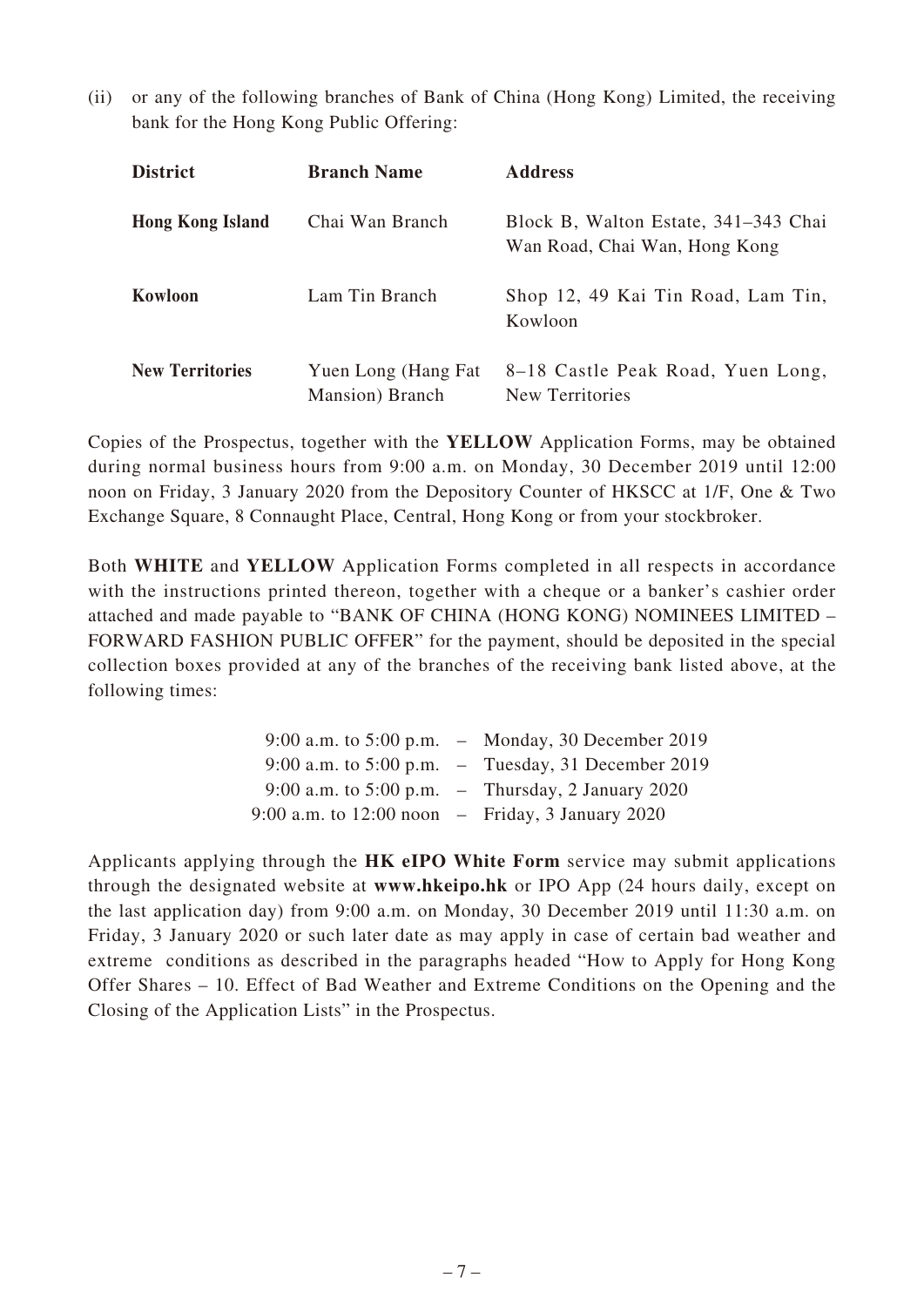The application lists will open from 11:45 a.m. to 12:00 noon on Friday, 3 January 2020, the last application day or such later time as described in the paragraphs headed "How to Apply for Hong Kong Offer Shares – 10. Effect of Bad Weather and Extreme Conditions on the Opening and the Closing of the Application Lists" in the Prospectus.

CCASS Clearing/Custodian Participants can input **electronic application instructions** at the following times on the following dates (or such later date as may apply in case of certain bad weather conditions as described in the subsection headed "How to Apply for Hong Kong Offer Shares – 10. Effect of Bad Weather and Extreme Conditions on the Opening and the Closing of the Application Lists" in the Prospectus):

|                                                    | 9:00 a.m. to $8:30$ p.m. – Monday, 30 December 2019 |
|----------------------------------------------------|-----------------------------------------------------|
|                                                    | 8:00 a.m. to 8:30 p.m. – Tuesday, 31 December 2019  |
|                                                    | 8:00 a.m. to 8:30 p.m. $-$ Thursday, 2 January 2020 |
| 8:00 a.m. to $12:00$ noon – Friday, 3 January 2020 |                                                     |

You will be deemed to have authorised HKSCC and/or HKSCC Nominees to transfer the details of your application to the Company, the Joint Global Coordinators and the Hong Kong Branch Share Registrar.

Please refer to the sections headed "The Structure of the Global Offering" and "How to Apply for Hong Kong Offer Shares" in the Prospectus for details of the conditions and application procedures of the Global Offering.

The Company expects to publish the announcement on the final Offer Price, the level of indications of interest in the International Placing, the level of applications in the Hong Kong Public Offering and the basis of allocation of the Hong Kong Offer Shares on Friday, 10 January 2020 on the website of the Company at **www.forward-fashion.com** and the website of the Stock Exchange at **www.hkexnews.hk**.

Results of allocation of the Hong Kong Offer Shares, the Hong Kong identity card/passport/ Hong Kong business registration numbers (where appropriate) of successful applicants and the number of the Hong Kong Offer Shares successfully applied for under the Hong Kong Public Offering, will be made available on Friday, 10 January 2020 in the manner as described in the subsection headed "How to Apply for Hong Kong Offer Shares – 11. Publication of Results" in the Prospectus.

If an application is rejected, not accepted or accepted in part only, or if the Offer Price as finally determined is less than the maximum Offer Price of HK\$2.1 per Offer Share (excluding brokerage, SFC transaction levy and the Stock Exchange trading fee thereon), or if the conditions of the Hong Kong Public Offering are not fulfilled in accordance with the paragraphs headed "The Structure of the Global Offering – Conditions of the Global Offering" in the Prospectus or if any application is revoked, the application monies, or the appropriate portion thereof, together with the related brokerage, SFC transaction levy and the Stock Exchange trading fee, will be refunded without interest or the cheque or banker's cashier order